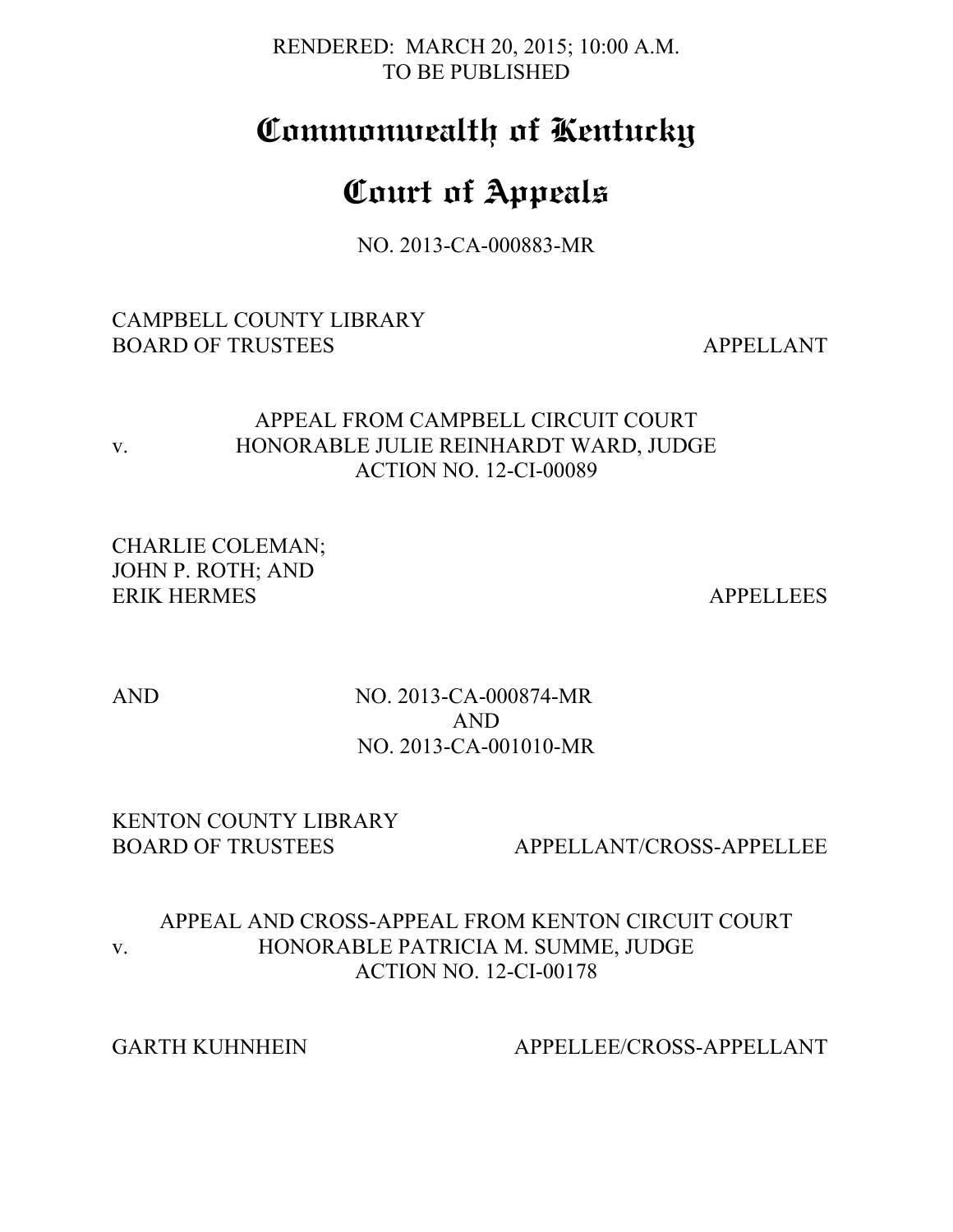# OPINION REVERSING AND REMANDING APPEAL NOS. 2013-CA-000883-MR AND 2013-CA-000874-MR AND AFFIRMING CROSS-APPEAL NO. 2013-CA-001010-MR

#### \*\* \*\* \*\* \*\* \*\*

BEFORE: NICKELL, TAYLOR, AND THOMPSON, JUDGES.

TAYLOR, JUDGE: At issue in this consolidated appeal from the Campbell and Kenton Circuit Courts is whether public libraries in Kentucky, created by petition pursuant to Kentucky Revised Statutes (KRS) 173.710 *et seq.*, may assess the library's ad valorem tax rate in accordance with KRS 132.023 (commonly referred to as House Bill 44) or pursuant to the provisions of KRS 173.790.

The Campbell County Library Board of Trustees (Campbell Board) brings Appeal No. 2013-CA-000883-MR from a May 13, 2013, Order of the Campbell Circuit Court holding that KRS 173.790 controlled any increase in the ad valorem tax rate imposed by the Campbell Board. The Kenton County Library Board of Trustees (Kenton Board) brings Appeal No. 2013-CA-000874-MR and Garth Kuhnhein brings Cross-Appeal No. 2013-CA-001010-MR from an April 11, 2013, Summary Judgment of the Kenton Circuit Court also concluding that KRS 173.790 controlled any increase in the ad valorem tax rate imposed by the Kenton Board. For the reasons stated, we reverse and remand Appeal Nos. 2013-CA-000883-MR and 2013-CA-000874-MR and affirm Cross-Appeal No. 2013-CA-001010-MR.

## BACKGROUND – CAMPBELL COUNTY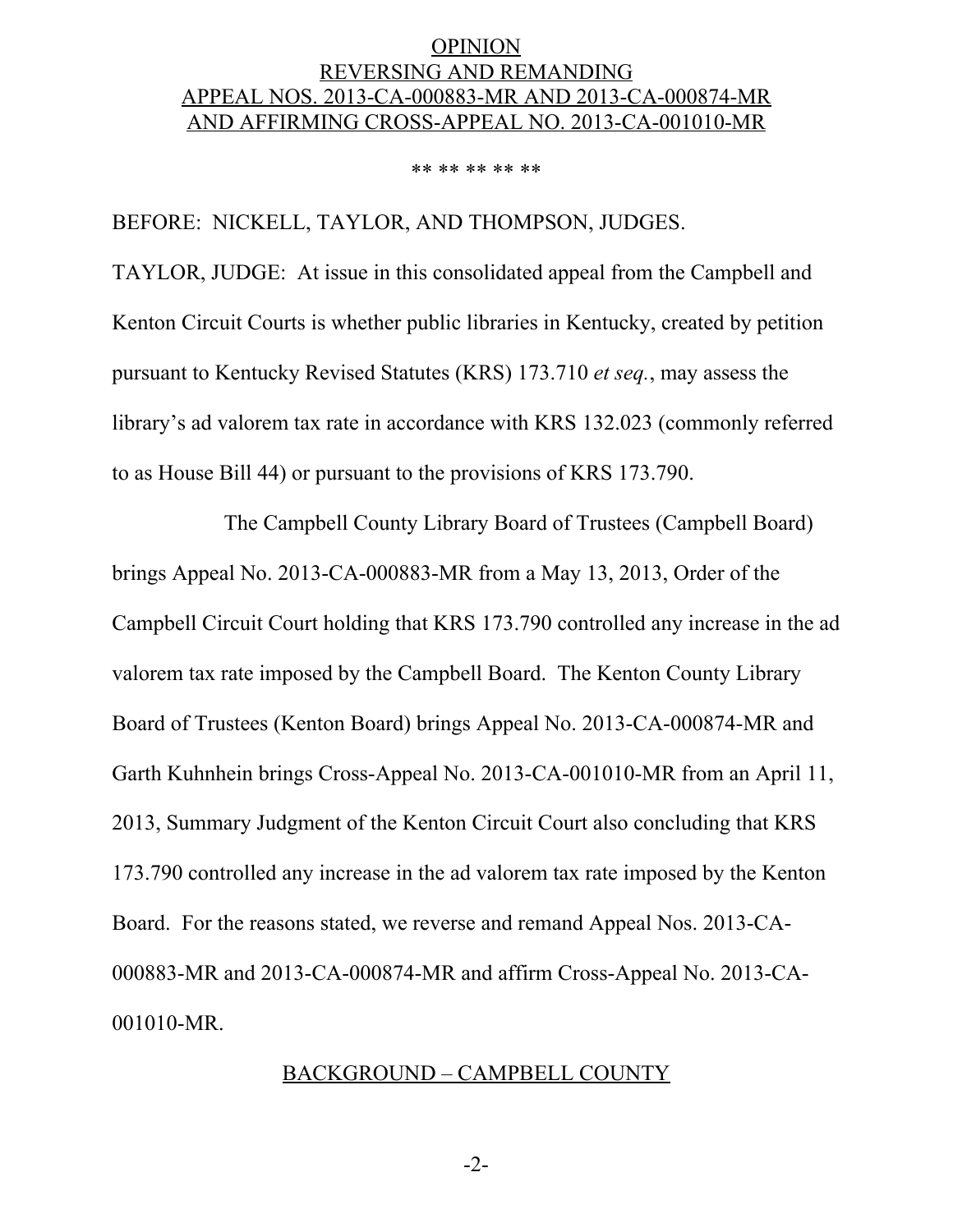In 1978, the Campbell County Library was created by petition of the voters as a public library district pursuant to KRS 173.710 – 173.800. In accordance with KRS 173.720, the petition was signed by more than 51 percent of Campbell County voters who voted in the last general election, and the petition was filed with the Campbell County Fiscal Court. The petition set forth an ad valorem tax rate of \$0.30 per thousand dollars of assessed property value as funding for the Campbell County Library District. Since that time, the Campbell County Library District's ad valorem tax rate has been calculated pursuant to the provisions of KRS 132.023, and in 2011 the tax rate was \$0.457 per thousand dollars of value.

On January 19, 2012, Charlie Coleman, John P. Roth, and Erik Hermes (collectively referred to as appellees/taxpayers), as landowners in Campbell County, filed a declaratory judgment action against the Campbell Board seeking class action certification in the Campbell Circuit Court. Appellees/taxpayers claimed, *inter alia*, that the Campbell Board improperly increased the ad valorem tax rate in violation of KRS 173.790 and sought a refund of overpaid taxes. Appellees/taxpayers argued that the Campbell Board erroneously utilized KRS 132.023 to authorize the increase in the ad valorem tax rate. Appellees/taxpayers maintained that the Campbell Board should have utilized KRS 173.790 to impose an increase in the ad valorem tax rate and that such increase could only be obtained by petition of the voters. As the Campbell Board increased the ad valorem tax rate without complying with KRS 173.790,

-3-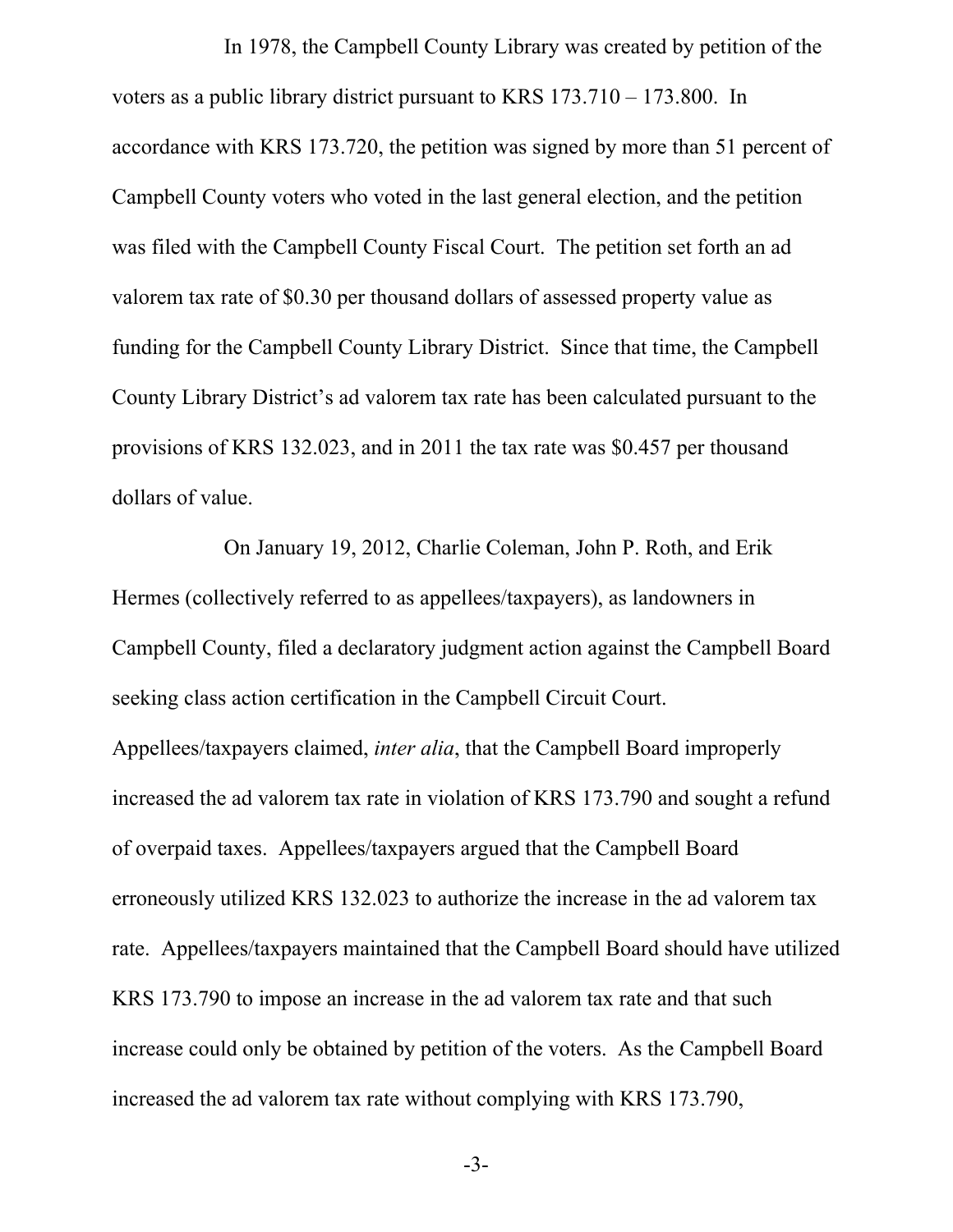appellees/taxpayers sought a refund of "overpaid" ad valorem taxes collected by the Campbell Board. Conversely, the Campbell Board maintained that the ad valorem tax rate was correctly assessed pursuant to KRS 132.023 and that appellees/taxpayers are not entitled to relief.

Both parties filed motions for summary judgment upon the legal issue

of whether KRS 132.023 or KRS 173.790 controlled the ad valorem tax rate. By

order granting summary judgment entered April 1, 2013, the circuit court held that

KRS 173.790 controlled as the more specific statute. The court stated:

Where two statutes are in apparent conflict, and their inconsistencies cannot be reconciled, "the one containing express and positive language relating to the particular subject should take precedence over a provision dealing with a matter in general terms." *Commonwealth v. Martin*, 777 S.W.2d 236 (Ky. App. 1989). Moreover, it is the Court's duty to harmonize the law so as to give effect to both statutes. *Allen v. McClendon*, 967 S.W.2d 1 (Ky. 1998). KRS 173.790 specifically refers to the "special ad valorem tax rate for the maintenance and operation of a public library district." KRS 132.023 and KRS 132.010 refer generally to taxing districts. Since KRS 173.790 specifically addresses the procedure for increasing or decreasing the Library Tax Rate, it must control over the general provisions of KRS Chapter 132. This interpretation gives effect to both statutes and prevents KRS 173.790 from being meaningless.

Upon motion of the Campbell Board, the circuit court designated the April 1, 2013,

summary judgment final and appealable per Kentucky Rules of Civil Procedure

(CR) 54.02, by order entered May 13, 2013. The Campbell Circuit Court appeal

followed.

# BACKGROUND – KENTON COUNTY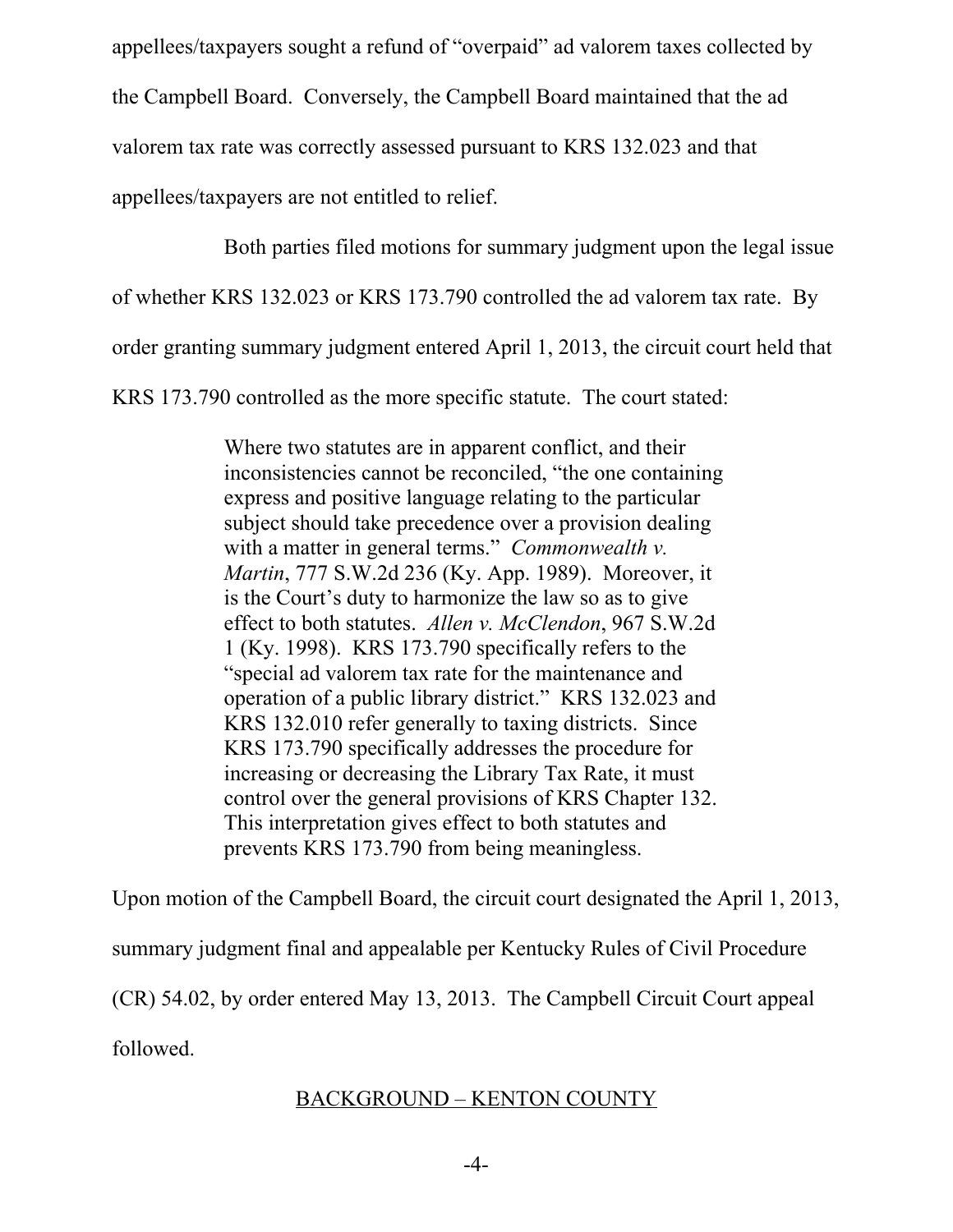In 1967, the Kenton County Public Library was created by petition of the voters as a public library district pursuant to KRS 173.710 – 173.800. In accordance with KRS 173.720, the petition was signed by more than 51 percent of Kenton County voters who voted in the last general election, and the petition was filed with the Kenton County Fiscal Court. The petition set forth an ad valorem tax rate of \$0.60 per thousand dollars of assessed property value as funding for the Kenton County Library District. Since 1979, the Kenton County Library District's ad valorem tax rate has been calculated pursuant to KRS 132.023, and in 2011 the ad valorem tax rate had increased to approximately \$1.13 per thousand dollars of assessed real property value.

On January 20, 2012, Garth Kuhnhein and "others similarly situated," (collectively referred to as appellees/taxpayers) as property owners in Kenton County, filed a declaratory judgment action against the Kenton Board seeking class action certification in the Kenton Circuit Court. Kuhnhein claimed, *inter alia*, that the Kenton Board improperly increased the ad valorem tax rate in violation of KRS 173.790 and sought a refund of overpaid taxes. Kuhnhein maintained that the Kenton Board erroneously utilized KRS 132.023 to increase the ad valorem tax rate. Kuhnhein argued that the Kenton Board should have utilized KRS 173.790 to impose an increase in the ad valorem tax rate and that such increase could only be obtained by petition of the voters. As the Kenton Board increased the ad valorem tax rate without complying with KRS 173.790, Kuhnhein sought a refund of "overpaid" ad valorem taxes collected by the Kenton County Library District.

-5-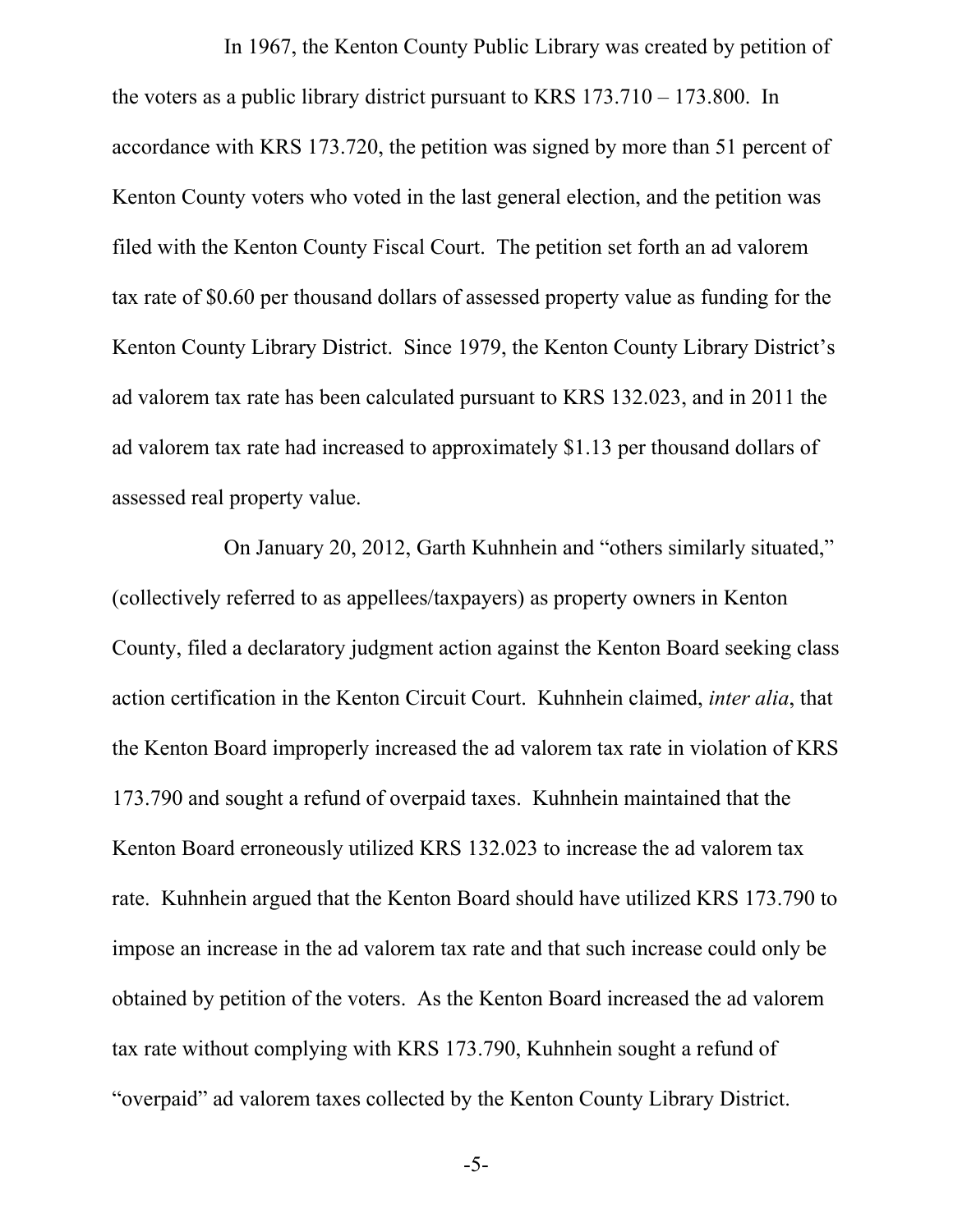Conversely, the Kenton Board maintained that the ad valorem tax rate was correctly assessed pursuant to KRS 132.023 and that Kuhnhein was not entitled to relief.

Both parties filed motions for summary judgment. In its summary judgment, the circuit court concluded that KRS 173.790 controlled as the more specific statute concerning imposition of an ad valorem tax rate and that the Kenton Board improperly relied upon KRS 132.023 to increase the ad valorem tax rate. However, the circuit court denied Kuhnhein a refund for "overpaid" ad valorem taxes from the Kenton County Library District. The court designated the summary judgment as final and appealable per CR 54.02. The Kenton Circuit Court appeal and cross-appeal followed.

### STANDARD OF REVIEW

Summary judgment is appropriate where there exists no material issue of fact and movant is entitled to judgment as a matter of law. CR 56; *Steelvest, Inc. v. Scansteel Service Center, Inc.*, 807 S.W.2d 476 (Ky. 1991). However, the facts in these cases are not in dispute. Accordingly, resolution of these appeals looks to the interpretation, construction, and application of KRS 132.023, KRS 173.790, and KRS 65.190, which is a question of law. *See City of Worthington Hills v. Worthington Fire Prot. Dist.,* 140 S.W.3d 584 (Ky. App. 2004). We thus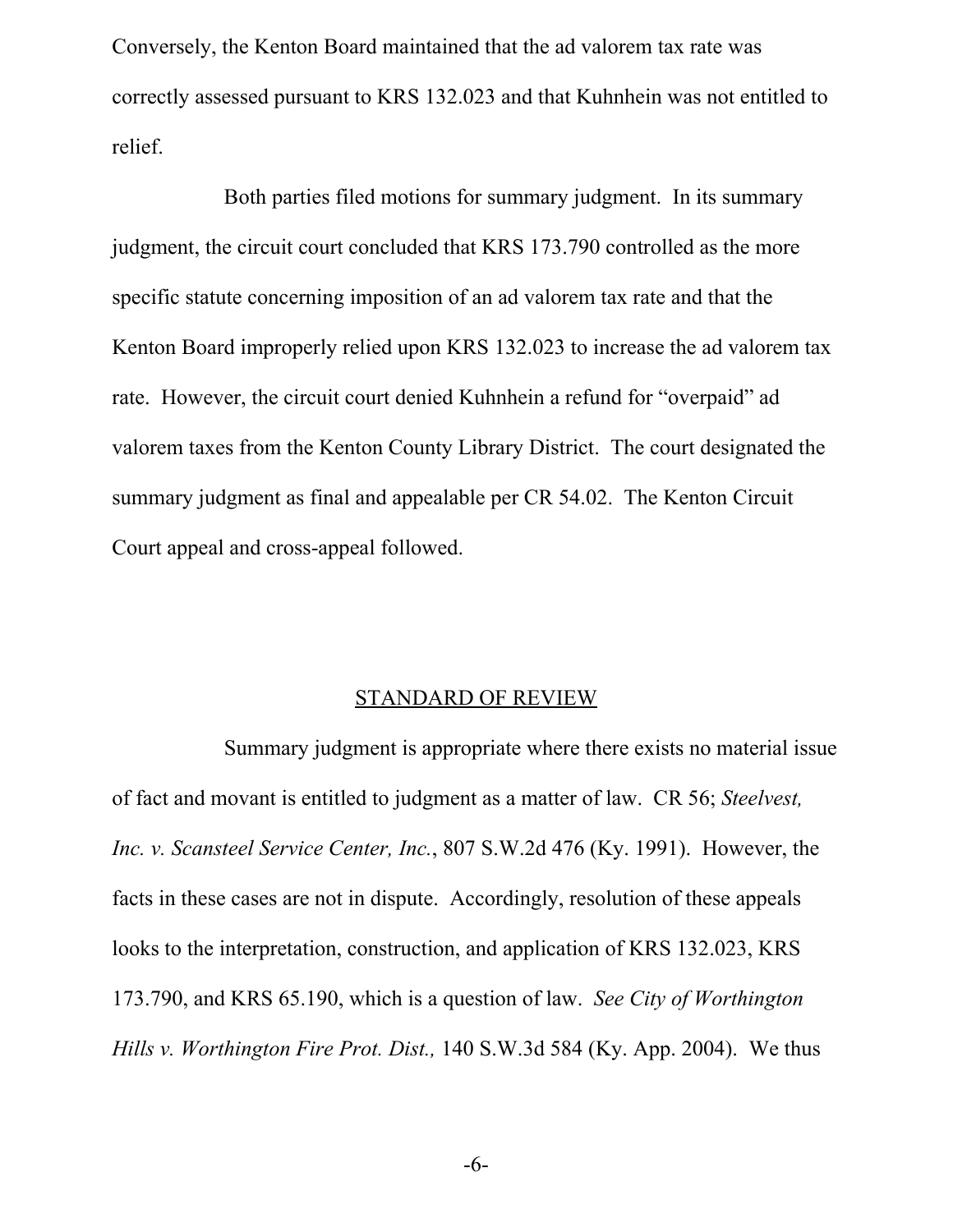review the rulings below *de novo*. *See [3D Enterprises Contracting Corp. v.](http://web2.westlaw.com/find/default.wl?rs=WLW15.01&db=BC-COMPANYSRBD&vr=2.0&docname=CIK(LE00190345)&stid={d6351998-82a0-403f-9e7f-0b1f15cc2300}&lvbp=T&rp=%2Ffind%2Fdefault.wl&sv=Split&fn=_top&findtype=l&mt=Kentucky&returnto=BusinessNameReturnTo) [Louisville and Jefferson County](http://web2.westlaw.com/find/default.wl?rs=WLW15.01&db=BC-COMPANYSRBD&vr=2.0&docname=CIK(LE00190345)&stid={d6351998-82a0-403f-9e7f-0b1f15cc2300}&lvbp=T&rp=%2Ffind%2Fdefault.wl&sv=Split&fn=_top&findtype=l&mt=Kentucky&returnto=BusinessNameReturnTo)*, 174 S.W.3d 440 (Ky. 2005).

### ANALYSIS

We begin our analysis by reviewing the relevant legislative history as concerns the creation and funding of library taxing districts formed by petition in Kentucky, and subsequent legislation related thereto.

In 1964, the General Assembly enacted KRS 173.710 – 173.800 entitled "Library Districts Formed by Petition." Pursuant to KRS 173.720, a library district could be formed by a petition setting forth the ad valorem rate and signed by 51 percent of the voters in a county who voted in the last general election. The ad valorem tax rate is required to be set forth in the petition. KRS 173.790 provided that the ad valorem tax rate could be only increased or decreased by a petition signed by 51 percent of the voters.

In 1965, the Supreme Court rendered *Russman v. Luckett*, 391 S.W.2d 694 (Ky. 1965). In *Russman*, 391 S.W.2d 694, the Supreme Court held that real property and personal property must be assessed at 100 percent of fair cash value for tax purposes. The Court observed that real property and personal property had been previously assessed at only 12½ to 33 percent of fair cash value. The Supreme Court recognized that "immediate compliance" with its decision was impossible but mandated that all property be assessed at 100 percent of fair market value beginning January 1, 1966. *Id.* at 699.

-7-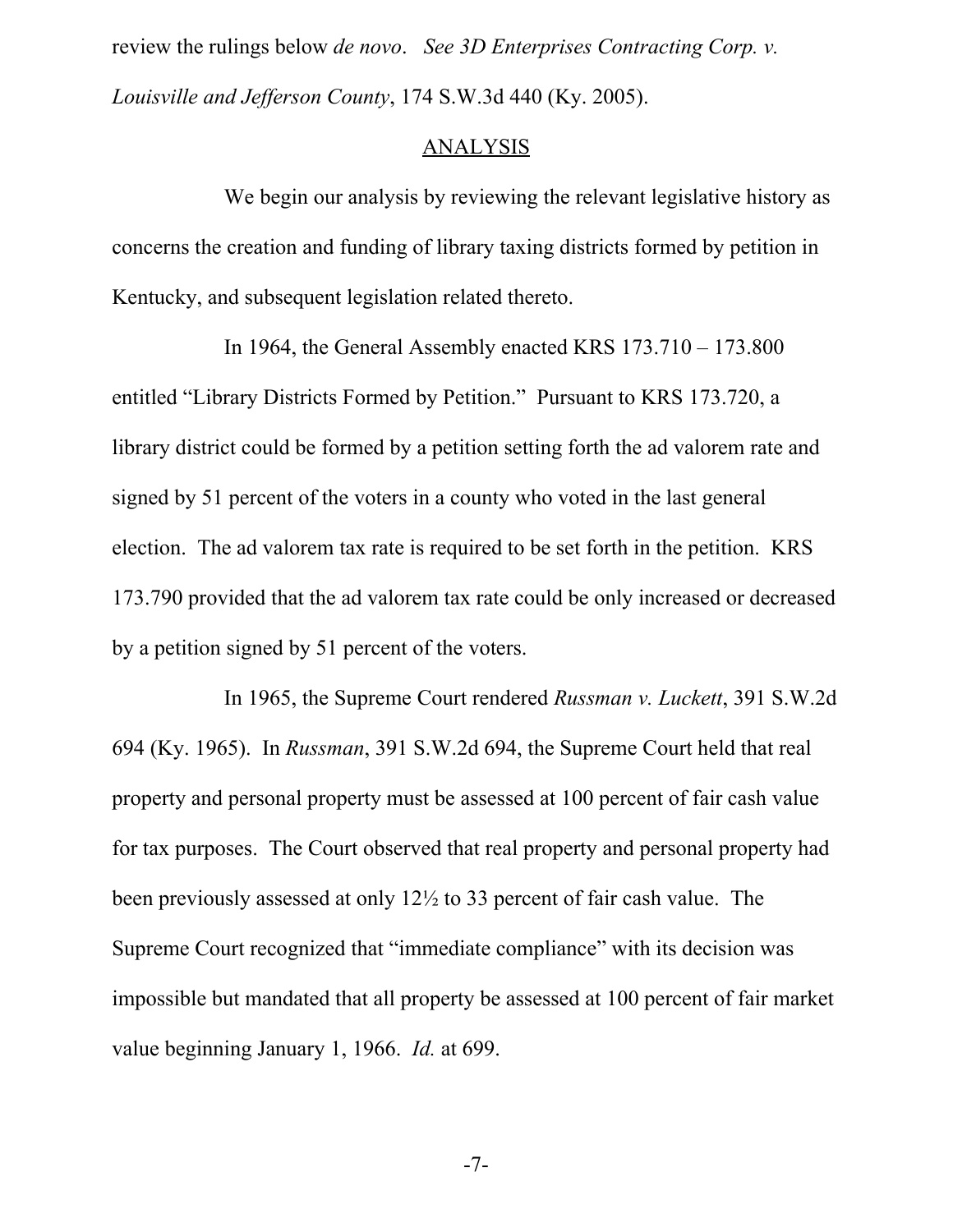Because of the *Russman* decision, property owners in Kentucky were facing the prospect of dramatically increased ad valorem taxes. *See id.* To prevent the imposition of such increased property taxes, the General Assembly passed KRS Chapter 132 (commonly referred to as the "rollback law") in special session, and its provisions became effective December 16, 1965. The "rollback law" is discussed in detail in *Rose v. Council for Better Education, Inc.*, 790 S.W.2d 186,

195 (Ky. 1989).

Under KRS  $132.023$  $132.023$ ,<sup>1</sup> a taxing district could not impose ad valorem

taxes in excess of the "compensating tax rate":

(1) Notwithstanding any statutory provisions to the contrary, for 1966 and for all subsequent years, no taxing district, other than the state, counties, school districts, and cities, shall levy a tax rate which exceeds the compensating tax rate defined in KRS 132.010.

And, the compensating tax rate was defined as:

 (6) "Compensating tax rate" means the rate which, rounded to the next higher one-tenth of one cent per one hundred dollars of assessed value and applied to the 1966 assessment of the property subject to taxation by a taxing district for the 1965 tax year, produces an amount of revenue approximately equal to that produced in 1965.

KRS 132.010(6). [2](#page-7-1)

Thereafter, in 1972, KRS 132.010(6) and KRS 132.425 were amended

to permit increases in revenue based upon inflation of assessed property values or

<span id="page-7-0"></span><sup>&</sup>lt;sup>1</sup> We quote the version of Kentucky Revised Statutes (KRS) 132.023 effective December 16, 1965.

<span id="page-7-1"></span><sup>&</sup>lt;sup>2</sup> We quote the version of KRS 132.010 effective December 16, 1965.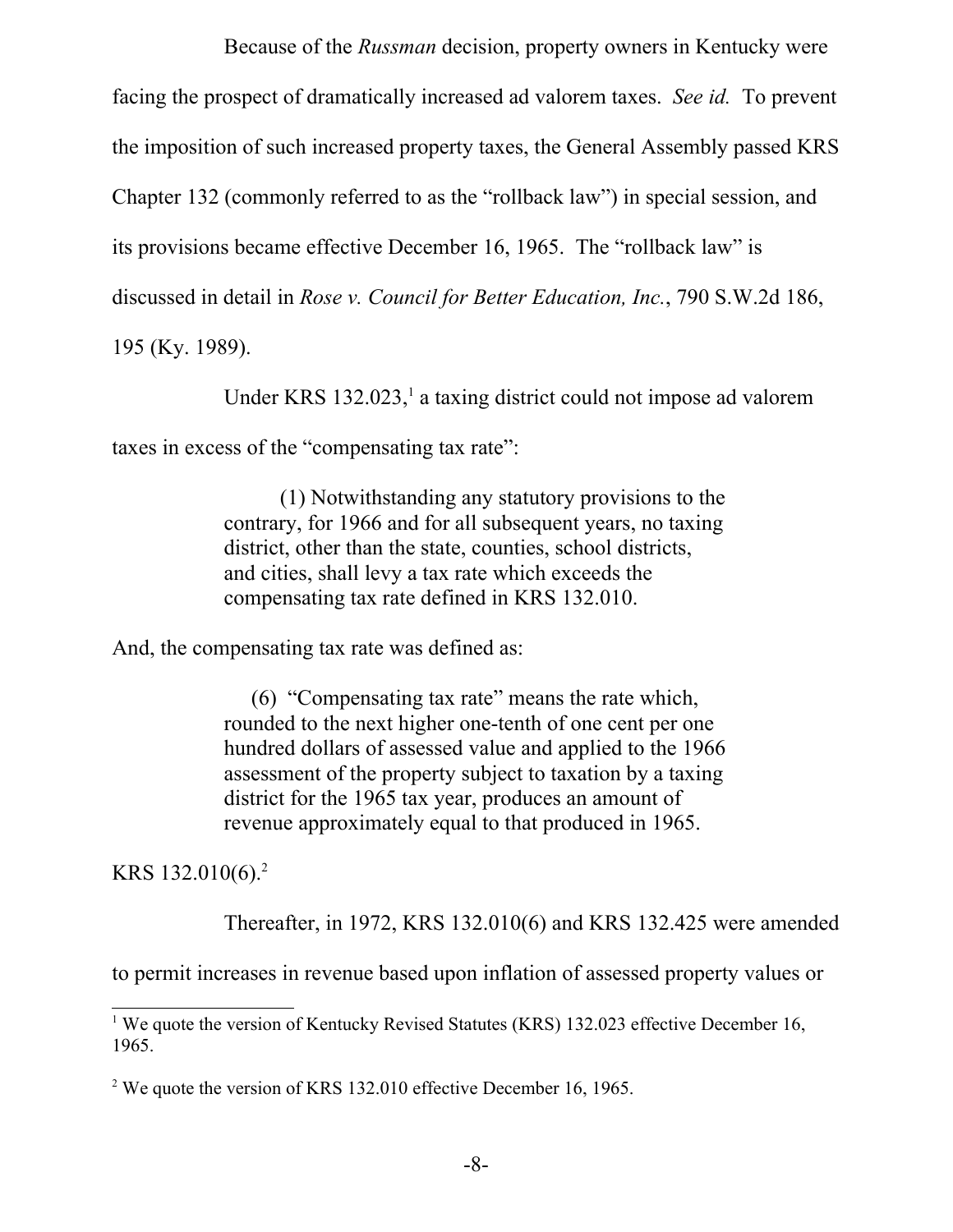net assessment growth. KRS 132.010(6). *See Rose*, 790 S.W.2d 186. By this amendment, revenues from ad valorem taxes increased correspondingly to increases in property value assessments.

The 1972 amendments led to dramatic and unexpected increases in ad valorem taxes, so the General Assembly again amended KRS Chapter 132 by special session in 1979. In the special session, the General Assembly removed inflationary property value increases from the calculation of the compensating tax rate. Under the 1979 amendment, commonly referred to as House Bill 44, a taxing district could increase revenue from taxes by 4 percent or less per year over the compensating tax rate without triggering a possible voter recall referendum. The applicable provision of KRS  $132.023<sup>3</sup>$  $132.023<sup>3</sup>$  $132.023<sup>3</sup>$  read:

> $(4)(a)$  That portion of a tax rate levied by an action of a tax district, other than the state, counties, school districts, cities and urban-county governments which will produce revenue from real property, exclusive of revenue from new property, more than four percent (4%) over the amount of revenue produced by the compensating tax rate defined in KRS 132.010 from real property shall be subject to a recall vote or reconsideration by the taxing district, such as the case may be, as provided for in Section 8 of this Act, and shall be advertised as provided for in paragraph (b) of this subsection.

Under KRS 132.023(4)(a), a taxing district could increase revenue from ad valorem taxes up to 4 percent without triggering a reconsideration by the taxing district or voter recall.

<span id="page-8-0"></span><sup>&</sup>lt;sup>3</sup> We quote the version of KRS 132.023(4)(a) effective on February 13, 1979; presently, this subsection is codified at KRS 132.023(3)(a).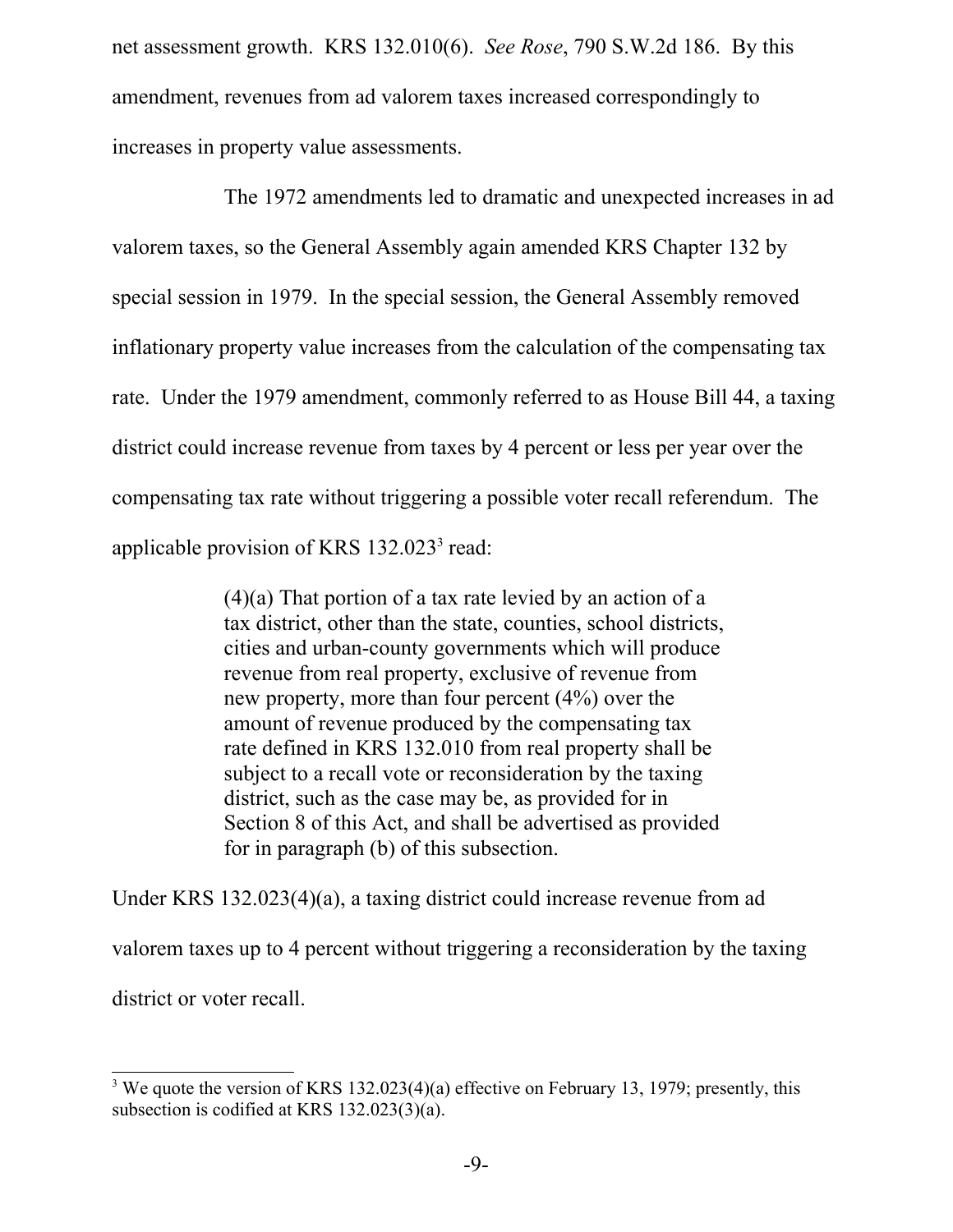In 1984, the General Assembly enacted KRS 65.180 – 65.190 entitled "Taxing Districts." Under the statutory provisions, the Legislature set forth uniform procedures for the creation of taxing districts. Specifically, KRS 65.182 states "[e]xcept as otherwise provided by state law, the sole methods of creating a taxing district shall be in accordance" with the provisions of KRS 65.180 – 65.190. Simultaneously, the statutory provisions relating to formation of library districts by petition were also amended.<sup>[4](#page-9-0)</sup> In particular, the procedures for creating a library district by petition were deleted from KRS 173.720. And, KRS 173.720 was amended to provide that library "[d]istricts organized pursuant to the provisions of this section prior to July 13, 1984[,] shall be governed by the provisions of KRS 173.710 to 173.800."[5](#page-9-1) However, § 6 of House Bill 36, codified at KRS 65.190, provided that the provisions of House Bill 36 "shall not be construed as limiting or changing the power or organization of taxing districts created prior to July 13, 1984." As a result of these 1984 amendments, library districts are no longer formed by petition under KRS 173.720.

We pause at this stage of our analysis to note that the parties in both cases have done a most thorough and outstanding analysis in the presentation of their respective positions and are to be so commended. This Court is presented

<span id="page-9-0"></span><sup>&</sup>lt;sup>4</sup> The creation of KRS Chapter 65 and amendments to KRS Chapter 173 were included in House Bill 36 (1984 Ky. Acts Ch. 100) in the 1984 legislation.

<span id="page-9-1"></span> $<sup>5</sup>$  The Kenton County Library District was formed by petition in 1967, and the Campbell County</sup> Library District was formed by petition in 1978; thus, both come within the ambit of KRS 173.710 – 173.800.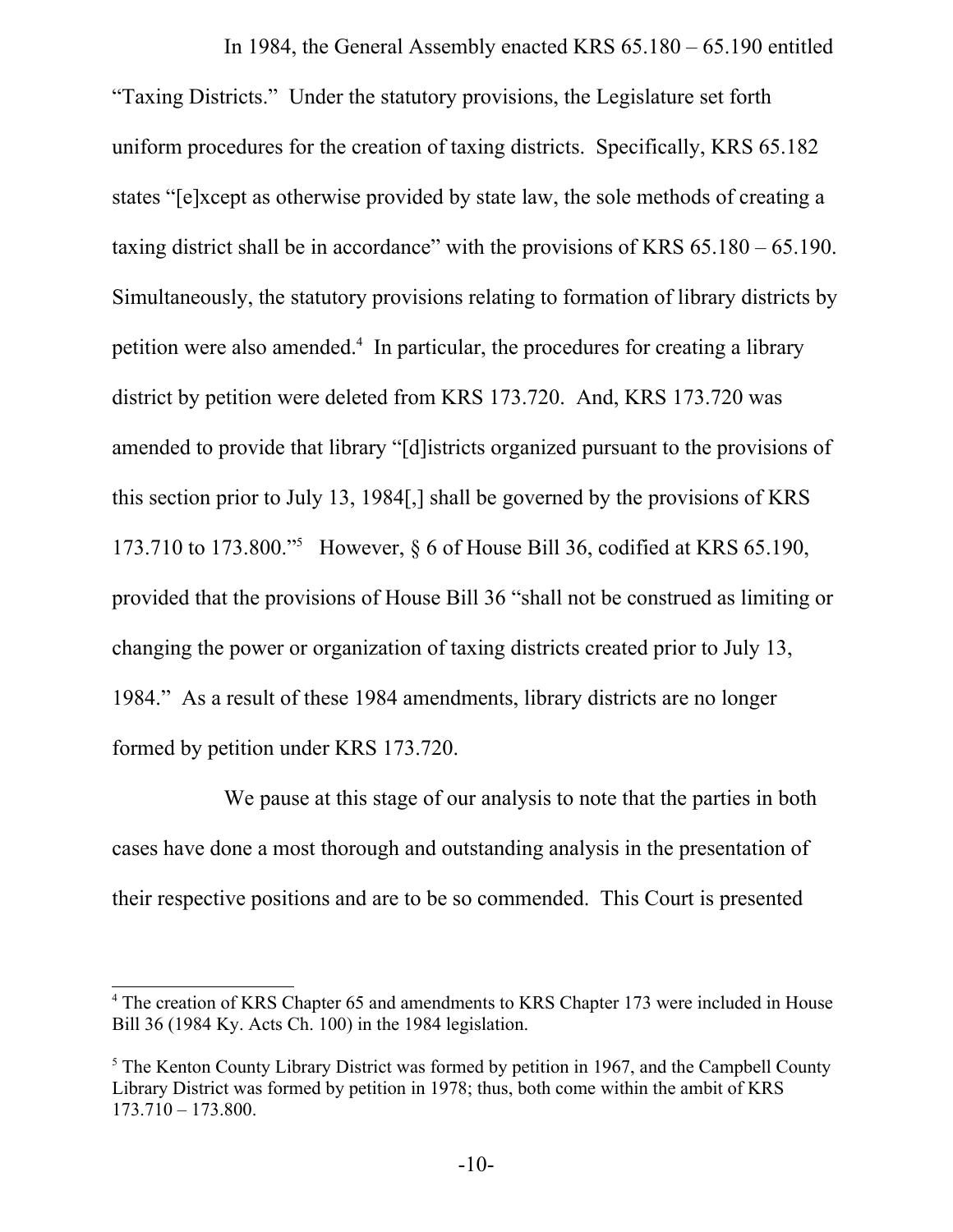with a legislative quandary for which there exists persuasive authority on both sides of the issue to support the parties' respective positions.

For example, the Kenton and Campbell Boards aptly note that since the passage of House Bill 44 in 1979, all library districts in Kentucky, whether formed by petition or ballot, have been assessing their ad valorem tax rates in accordance with KRS 132.023, and at the direction of the Executive Branch of state government. The Kentucky Department for Library and Archives has been instructing public library districts to set the ad valorem tax rates in accordance with the compensating tax rate and KRS 132.023 for over thirty years, with the Kentucky Department of Revenue computing and providing the library districts with the compensating tax rate annually.

And the respective appellee/taxpayers in both cases correctly point out that the Kentucky Attorney General has issued opinions on at least three or more occasions, including OAG 80-570, OAG 81-257 and OAG 84-141, after the passage of House Bill 44, that recognized or at least inferred that the tax rates for library districts created by petition are governed by KRS Chapter 173.790. Appellees/taxpayers further emphasize that in the passage of House Bill 36 in 1984, the General Assembly intended for library districts created prior to July 13, 1984, to be exclusively subject to the tax provisions of KRS 173.790. The logic of their argument is persuasive, were it not for the existence of other statutes applicable to the issue in dispute.

-11-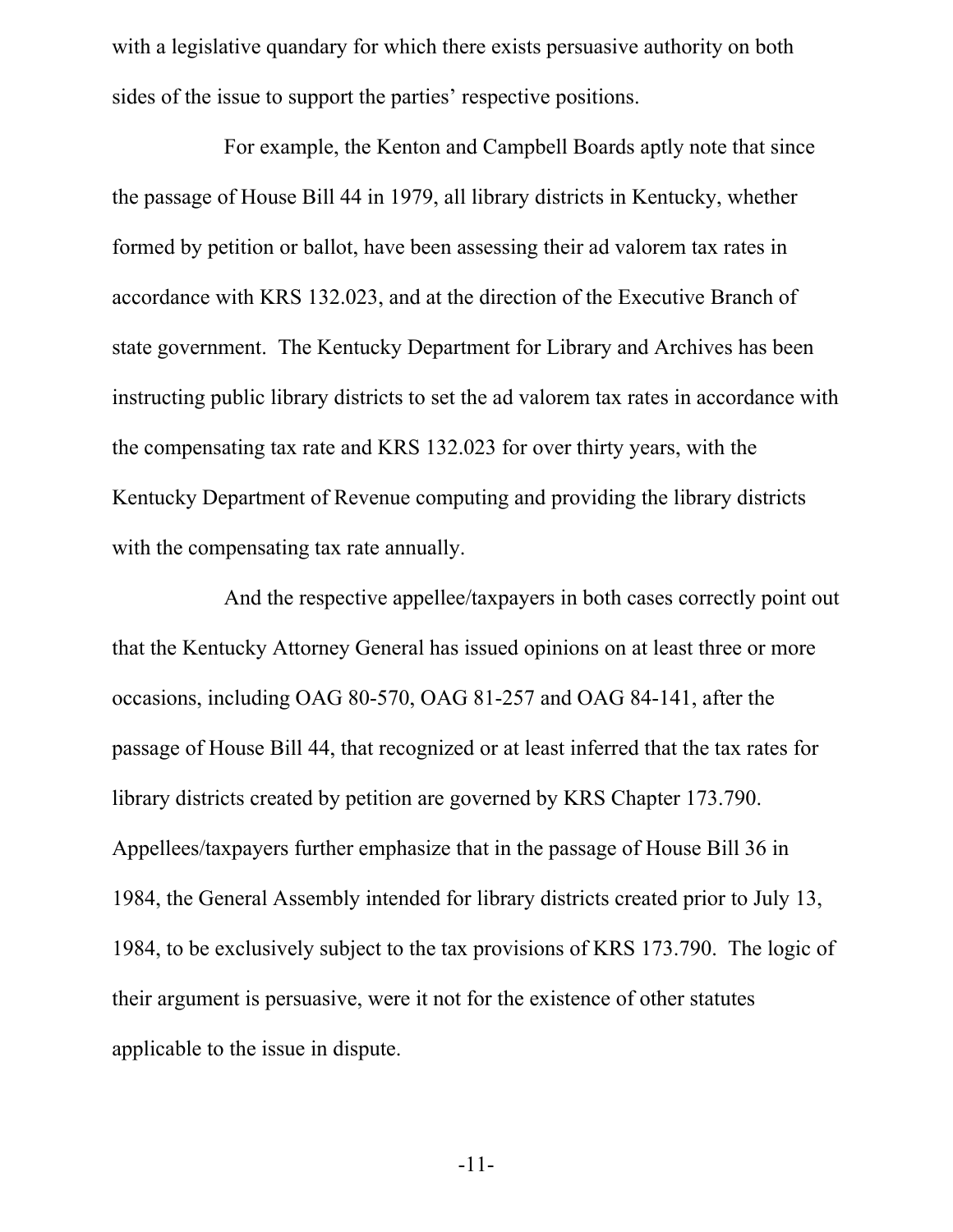As concerns the Attorney General opinions relied upon by appellees/taxpayers, these opinions are persuasive but certainly are not binding precedents on this Court. *York v. Commonwealth*, 815 S.W.2d 415 (Ky. App. 1991). Additionally, in regard to House Bill 36 and the 1984 Amendment to KRS Chapter 173, we are also mindful, as previously noted in this opinion, that in the same legislation, the General Assembly passed § 6 of House Bill 36, which is a conflicting statutory provision that clearly states that all taxing districts, which would include library districts, created prior to July 13, 1984, would not have their existing powers or organization affected by House Bill 36. *See* KRS 65.190.

There is no dispute in this case that KRS 132.023 and KRS 173.790, on their face, are in conflict. At the risk of being accused of judicial activism, this Court must now determine which statutory provision controls, or in the alternative, determine whether these statutes can be harmonized together and applied to the legal issues raised in these cases. The case simply boils down to one of statutory construction.

In construing statutes, the Kentucky Supreme Court has held that courts must give effect to the intent of the General Assembly. *Maynes v. Commonwealth*, 361 S.W.3d 922 (Ky. 2012). That intent is derived from the language of the statute as defined by the General Assembly or in the context of the subject matter at issue. *Shawnee Telecomm. Res., Inc. v. Brown*, 354 S.W.3d 542 (Ky. 2011). And, courts must presume that the General Assembly intended for a

-12-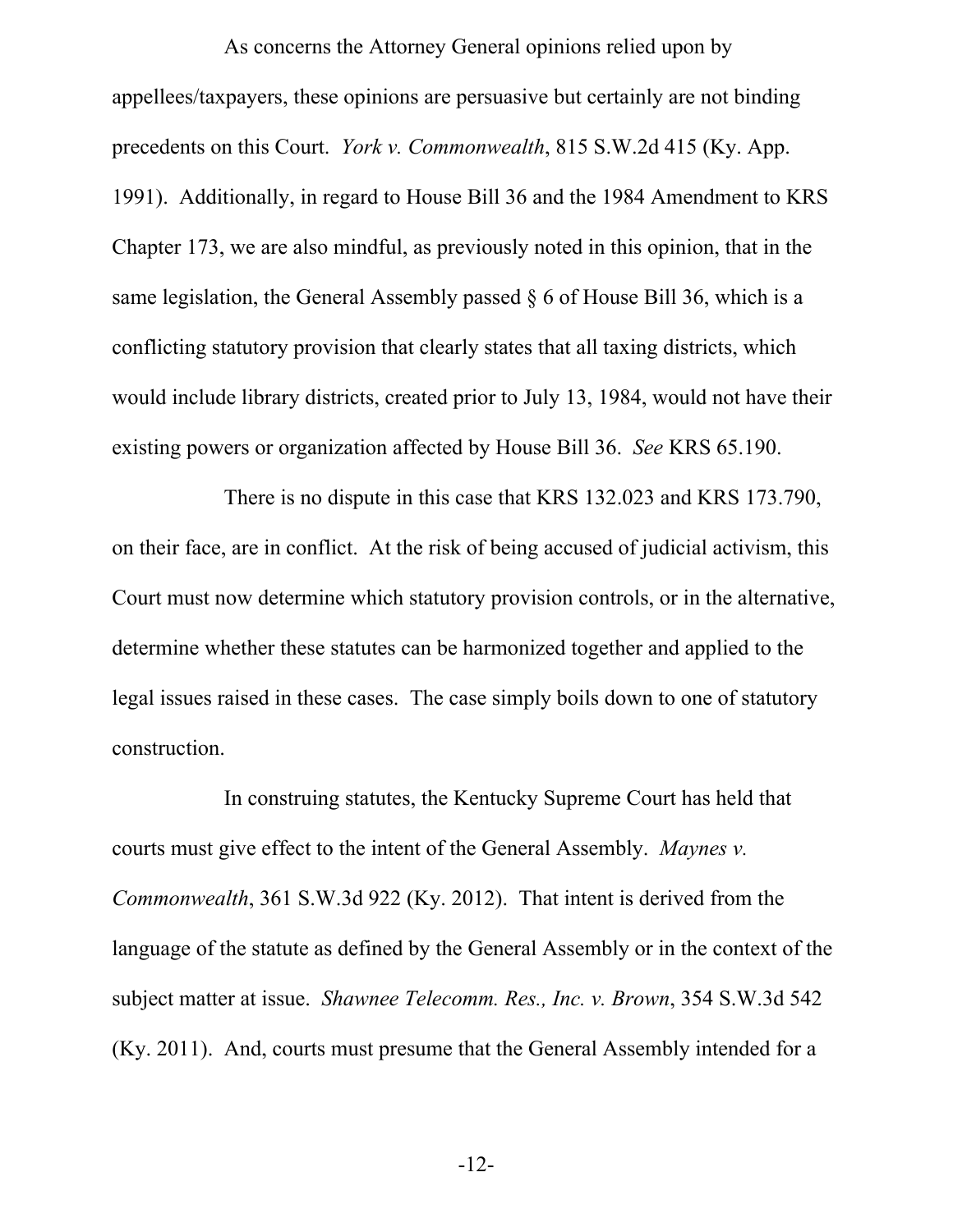statute to be construed as a whole and to be harmonized with all related statutes. *Id.*

The harmonization of statutes looks to interpreting or construing seemingly inconsistent statutes like we are faced with in KRS 132.023 and KRS 173.790. Additionally, in harmonizing these statutes, we are cognizant of KRS 65.190. We are thus tasked with adopting an interpretation or construction that will give effect to all of the statutes at issue which also advances legislative intent. *See Combs v. Hubb Coal Corp.*, 934 S.W.2d 250 (Ky. 1996); *AK Steel Corp. v. Commonwealth*, 87 S.W.3d 15 (Ky. App. 2002). And, this Court must remain aware of the purposes for which the statutes were intended to accomplish. *City of Owensboro v. Noffsinger*, 280 S.W.2d 517 (Ky. 1955).

KRS 173.790 was initially passed in 1964 and was included in a statutory section entitled "Library Districts Formed by Petition." Upon its passage, there is little doubt that the General Assembly intended KRS 173.790 to be solely utilized to increase the ad valorem tax rate for a library district formed by petition. Soon thereafter in 1965, the Supreme Court rendered *Russman*, 391 S.W.2d 694. Because of *Russman*, 391 S.W.2d 694, all ad valorem tax rates would dramatically increase because property was to be valued at 100 percent of its fair cash value. It is obvious that *Russman*, 391 S.W.2d 694, would have increased ad valorem library taxes as well. In order to prevent such increase in ad valorem taxes, the General Assembly, via an extraordinary session, passed KRS Chapter 132 in 1965. And, KRS 132.023 specifically capped the ad valorem tax rate imposed by taxing

-13-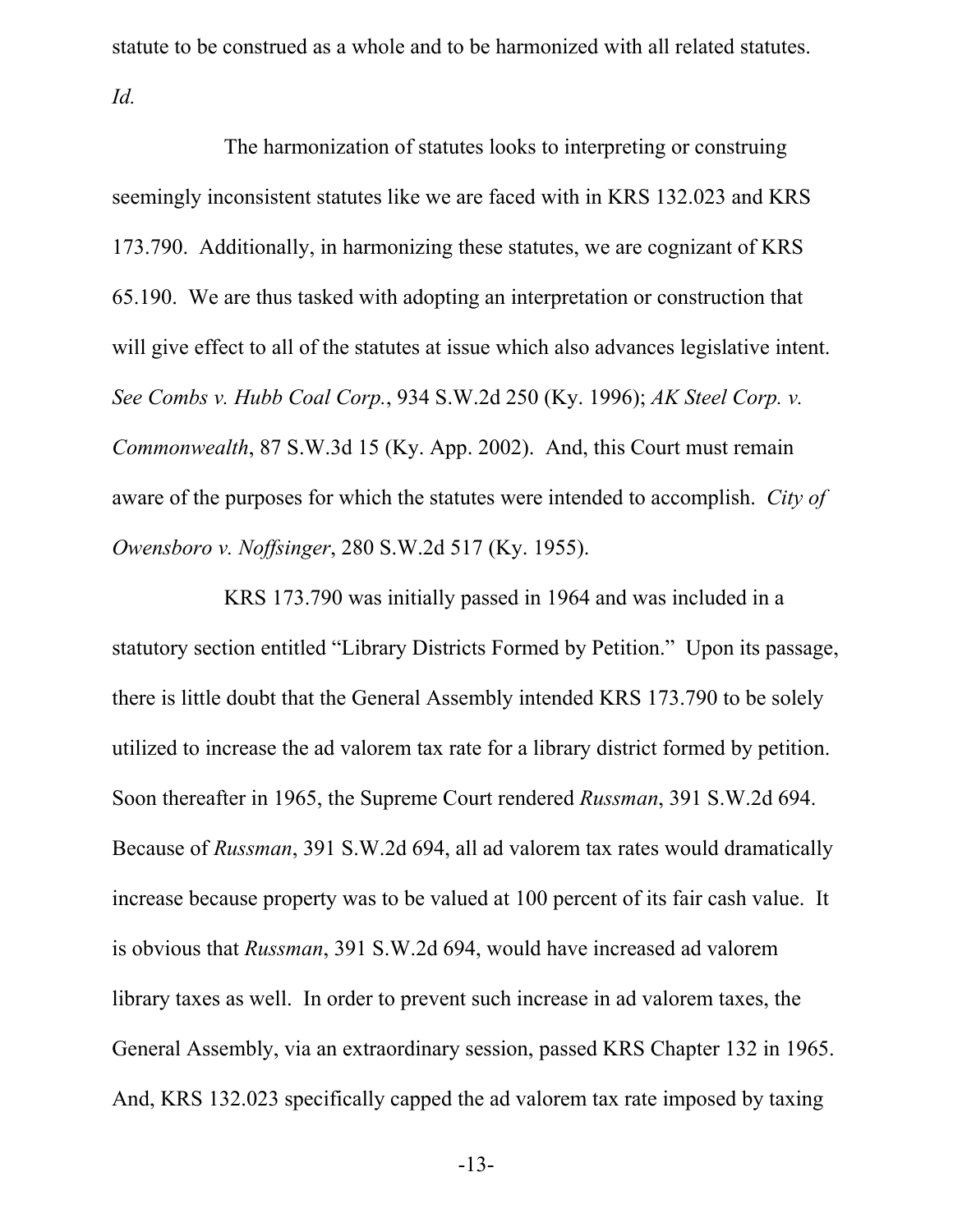districts at the compensating tax rate. At that time, it was the legislative purpose of KRS Chapter 132 to counter the dramatic increase in ad valorem taxes precipitated by *Russman*, 391 S.W.2d 694. Shortly thereafter in 1966, Kentucky's highest court recognized that library districts created under KRS Chapter 173 were indeed taxing districts created by statutory authority. *Boggs v. Reep*, 404 S.W.2d 24 (Ky. 1966).

Considering the purpose of KRS Chapter 132, and its direct focus on taxing districts, other than governmental bodies and school districts, we believe it was the legislative intent that KRS 132.023 apply to library taxing districts formed by petition under KRS 173.720. While appellees/taxpayers argue that these provisions should only apply to library districts created by ballot and not petition, that interpretation defies logic and common sense given the circumstances that existed when the statute was originally passed in 1965. KRS Chapter 132 was passed to offset the dramatic increase in ad valorem taxes that were likely to occur after *Russman*, 391 S.W.2d 694, including increases in ad valorem taxes for a library district formed by petition. Thus, we construe KRS 132.023 as applicable to a library taxing district formed by petition, as there has been no subsequent legislative action to the contrary.

When KRS 132.023(1) was amended in 1979 by House Bill 44, the General Assembly clearly intended that its provisions would apply to all existing taxing districts other than governmental entities and school districts. And, the Executive Branch of government, charged with carrying out the laws passed by the

-14-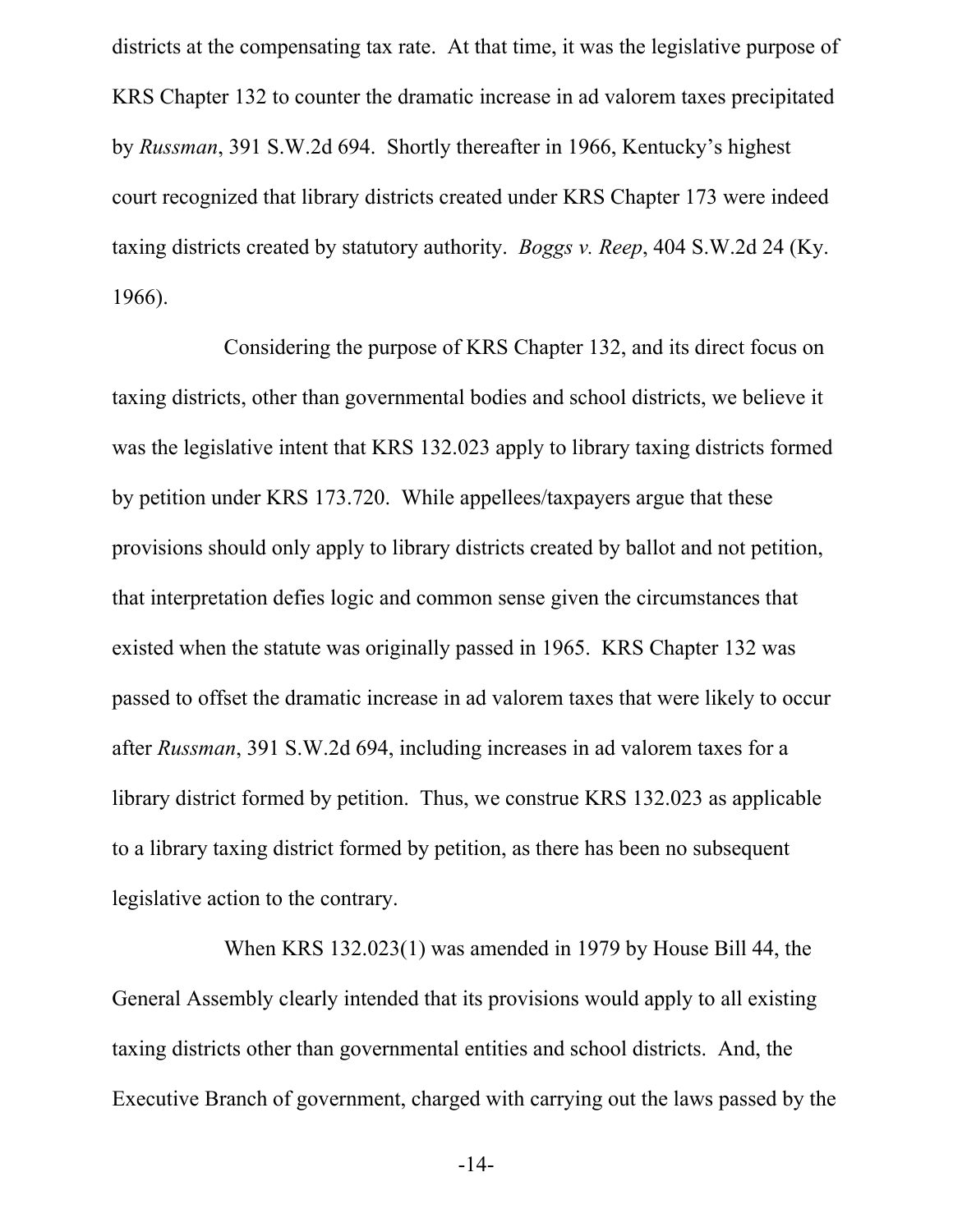General Assembly, also understood that all library districts were affected by the provisions of House Bill 44 and has proceeded accordingly thereon since 1979.

Thus, as to a library district formed by petition, we interpret KRS 132.023(1) as generally operating to cap the ad valorem tax rate of said library district at the compensating tax rate. And, KRS 132.023(3)(a), formerly KRS 132.023(4)(a), permits an increase of up to 4 percent above the revenue produced by the compensating tax rate. A library taxing district formed by petition may set the ad valorem tax rate each year at the compensating tax rate or at a rate that would allow up to 4 percent increase in revenue above the compensating tax rate as permitted under KRS 132.023.

However, our reconciliation of these statutes does not end here. We also construe KRS 173.790 to be concomitantly applicable as a method available to a library taxing district seeking to increase the revenue from ad valorem taxes over 4 percent of the revenue generated from the compensating tax rate as permitted by KRS 132.023. If a library taxing district formed by petition seeks to increase revenue from ad valorem taxes above 4 percent of the revenue generated from the compensating tax rate, the specific procedure outlined in KRS 173.790 is then triggered and the tax rate or revenue from ad valorem taxes may only be increased by petition of the voters.<sup>[6](#page-14-0)</sup>

<span id="page-14-0"></span><sup>&</sup>lt;sup>6</sup> Thus, the provisions of KRS 132.023(3) concerning reconsideration by the taxing district or voter recall are inapplicable to library districts formed by petition. Rather, if revenue from ad valorem taxes is increased above 4 percent as set forth in KRS 132.023(3), the procedures of KRS 173.790 are triggered, and the increase must be approved by petition of the voters.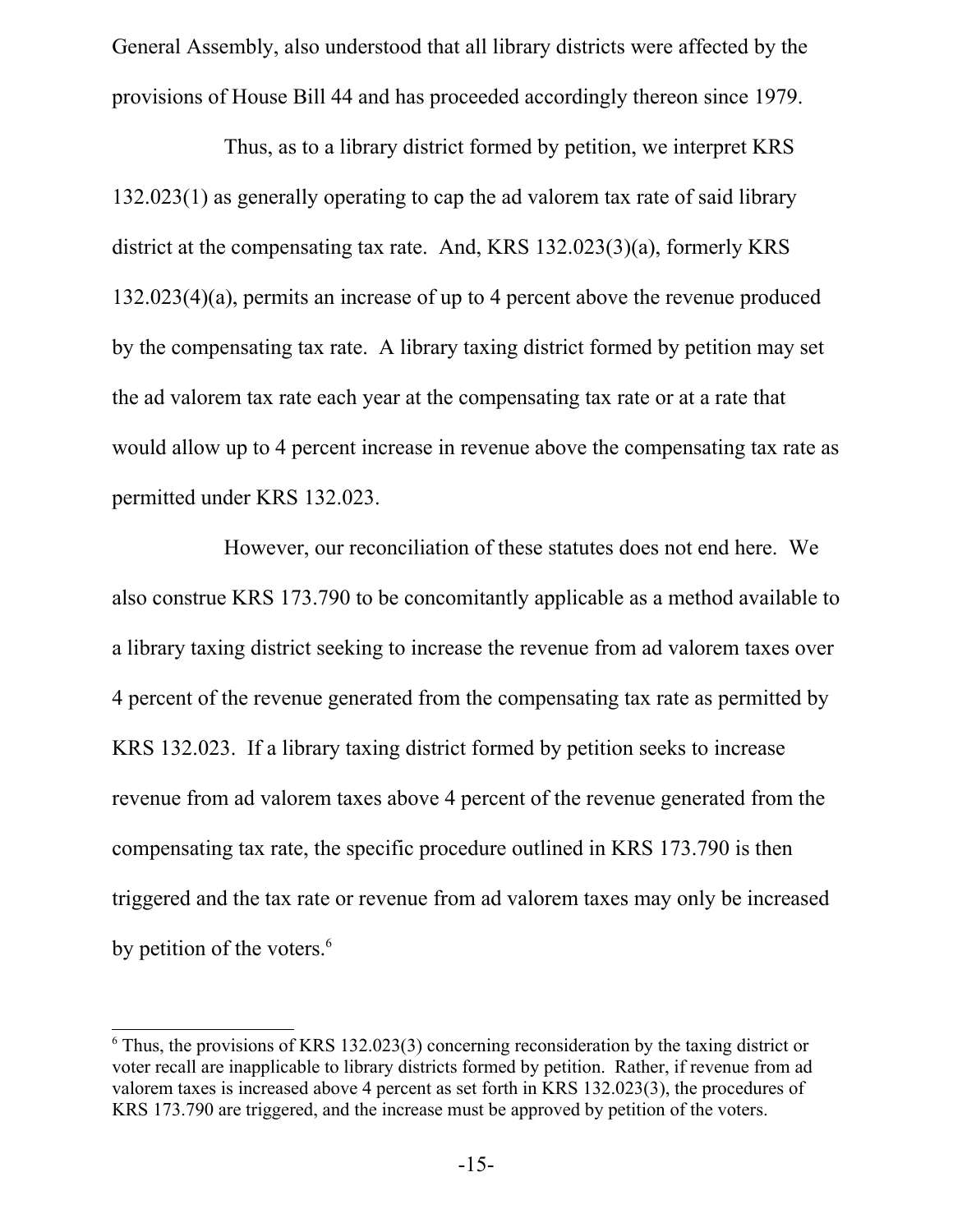In sum, we hold that KRS 132.023 and KRS 173.790 are both applicable to ad valorem taxing rates of a library taxing district formed by petition under KRS 173.720 and can be harmoniously interpreted to complement each other. KRS 132.023 generally controls the ad valorem tax rate assessed by a library taxing district formed by petition; however, KRS 173.790 is triggered if the library seeks to increase revenue from ad valorem taxes above 4 percent of the revenue generated from the compensating tax rate as set forth in KRS 132.023(1) and (3). Our construction of KRS 132.023 and KRS 173.790 gives effect to both statutes and honors what we believe the General Assembly intended. The appellees/taxpayers argument, relied upon by the circuit courts below, that the 1984 amendment to KRS Chapter 173 reflects legislative intent to the contrary for library districts created by petition, is clearly refuted by KRS 65.190, also passed in 1984. To follow the literal interpretation of the 1984 legislation suggested by appellees/taxpayers would not be compatible with the object and purpose of the entire legislative scheme for taxing districts, especially as concerns library districts. And, the General Assembly's silence on this issue since 1984 buttresses our conclusions in the harmonization of these statutes. Since this Court has concluded that the statutes can be harmonized as stated, there is no necessity in addressing the parties' arguments regarding which is the more specific statute versus the more comprehensive statute.

Finally, in the absence of any legislative action over the past thirtyplus years that would alter our opinion today, we are reminded by former Chief

-16-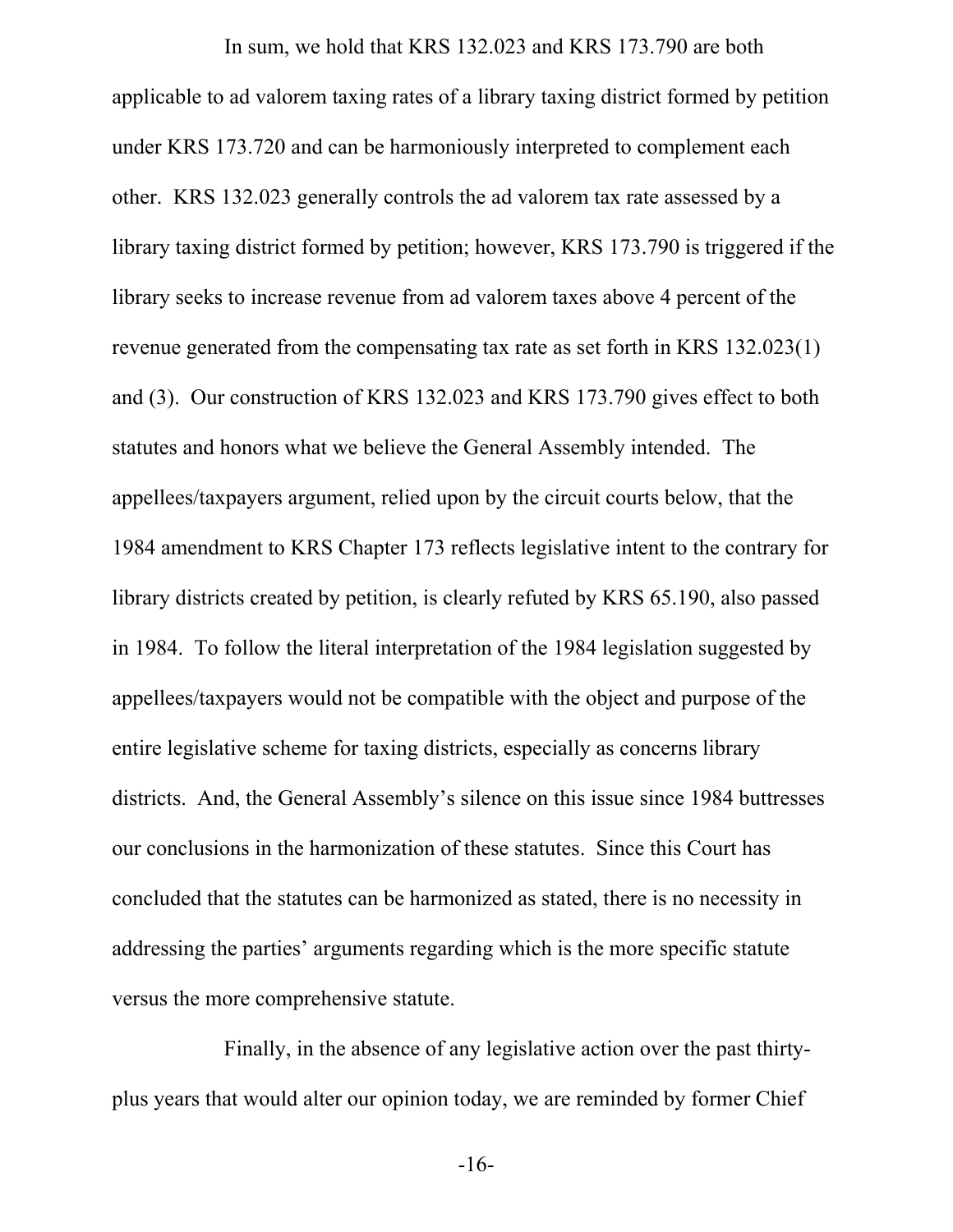Justice Palmore that "[w]hen all else is said and done, common sense must not be a stranger in the house of the law." *Cantrell v. Ky. Unemployment Ins. Comm'n*, 450 S.W.2d 235, 237 (Ky. 1970). Chief Justice Palmore was also a member of the Kentucky Supreme Court that rendered a unanimous opinion in 1978 in *Wayne Public Library Board of Trustees v. Wayne County Fiscal Court*, 572 S.W.2d 858 (Ky. 1978). In *Wayne*, the Supreme Court addressed a second attack on the constitutionality of the provisions of KRS Chapter 173 as pertains to the petition method of forming public library districts in Kentucky. As noted, that legislation was enacted in 1964. In upholding the statutes, the Supreme Court in *Wayne* noted that "[w]hen over two-thirds of the library districts in Kentucky are the children of these statutes, there can be no doubt that many important and valuable rights, obligations and services have vested." *Id.* at 859. That same logical common sense approach is also applicable to these cases now on appeal, notwithstanding that this Court has harmonized the statutes at issue. The record in this case reflects that eighty library districts across Kentucky, created by petition under KRS Chapter 173, who have followed the tax provisions of KRS 132.023, would be adversely affected if the decisions of the Campbell and Kenton Circuit Courts were to stand. For over thirty years, without protest or challenge, the library districts created by petition have acted in good faith and conducted their affairs in accordance with the directions of the Executive Branch, which was charged by law to implement the applicable statutes in question. While our opinion today stands on the harmonization of these statutes, based on our interpretation of legislative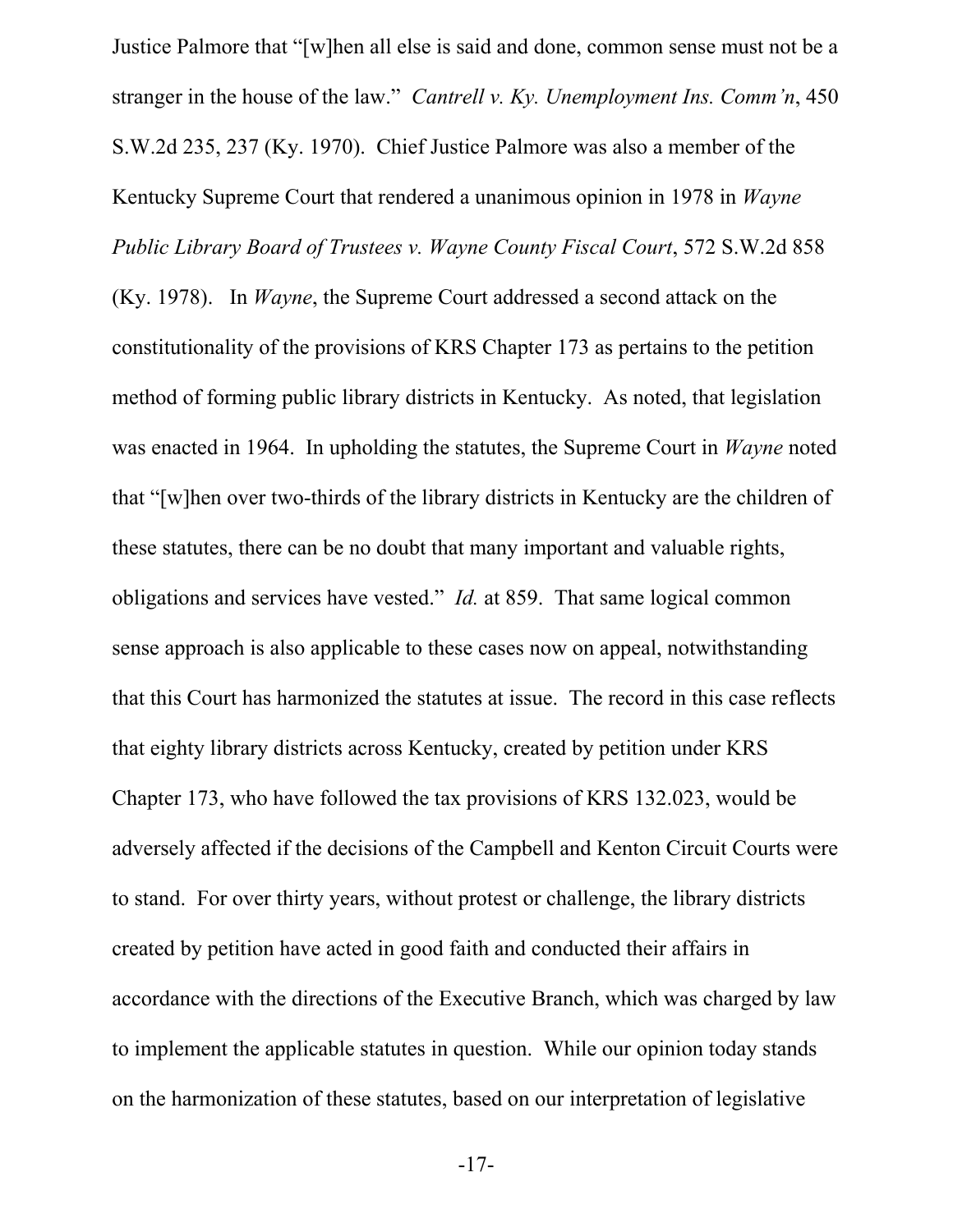intent, we believe the ultimate recourse for statutory change lies in the General Assembly, not the courts.

Accordingly, we hold that the Campbell and Kenton Circuit Courts erred as a matter of law by concluding that KRS 132.023 was inapplicable to library districts formed by petition and erred by rendering the respective summary judgments so concluding. We hold that KRS 132.023 and KRS 173.790 are both applicable to library districts formed by petition and can be harmonized in their application as set out in this Opinion.

For the foregoing reasons, Appeal Nos. 2013-CA-000883-MR and 2013-CA-000874-MR are reversed and remanded for proceedings consistent with this Opinion, and Cross-Appeal No. 2013-CA-001010-MR is affirmed as being moot.

# ALL CONCUR.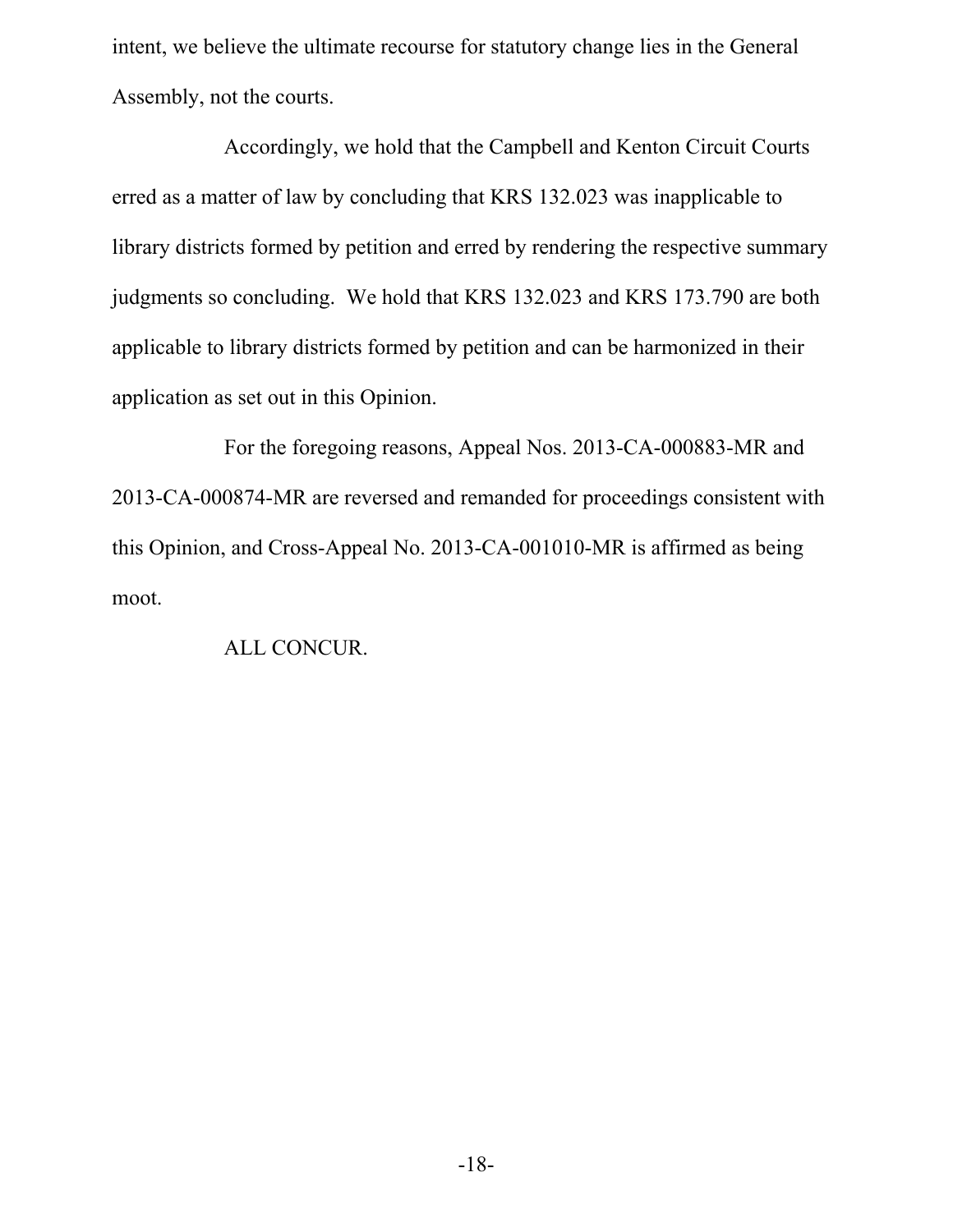# BRIEFS FOR APPELLANT, CAMPBELL COUNTY LIBRARY BOARD OF TRUSTEES:

Jeffrey C. Mando Louis D. Kelly Covington, Kentucky

AMICI CURIAE BRIEF FOR KENTUCKY LIBRARY ASSOCIATION; KENTUCKY PUBLIC LIBRARY ASSOCIATION; FRIENDS OF KENTUCKY PUBLIC LIBRARIES, INC.; GENERAL FEDERATION OF WOMEN'S CLUBS KENTUCKY; AND AMERICAN LIBRARY ASSOCIATION:

Mark R. Overstreet Frankfort, Kentucky

Sheryl G. Snyder Chongyang Ge Louisville, Kentucky

Virginia Hamilton Snell Louisville, Kentucky

ORAL ARGUMENT FOR APPELLANT, CAMPBELL COUNTY LIBRARY BOARD OF TRUSTEES:

Jeffrey C. Mando Covington, Kentucky

# ORAL ARGUMENT FOR KENTUCKY LIBRARY ASSOCIATION; KENTUCKY

# BRIEFS FOR APPELLEES, CHARLIE COLEMAN, JOHN P. ROTH AND ERIK HERMES:

Timothy J. Eifler Stephen A. Sherman Louisville, Kentucky

Brandon N. Voelker Cold Spring, Kentucky

Erica L. Horn Sara J. Bishop Lexington, Kentucky

ORAL ARGUMENT FOR APPELLEES, CHARLIE COLEMAN, JOHN P. ROTH AND ERIK HERMES:

Brandon N. Voelker Cold Spring, Kentucky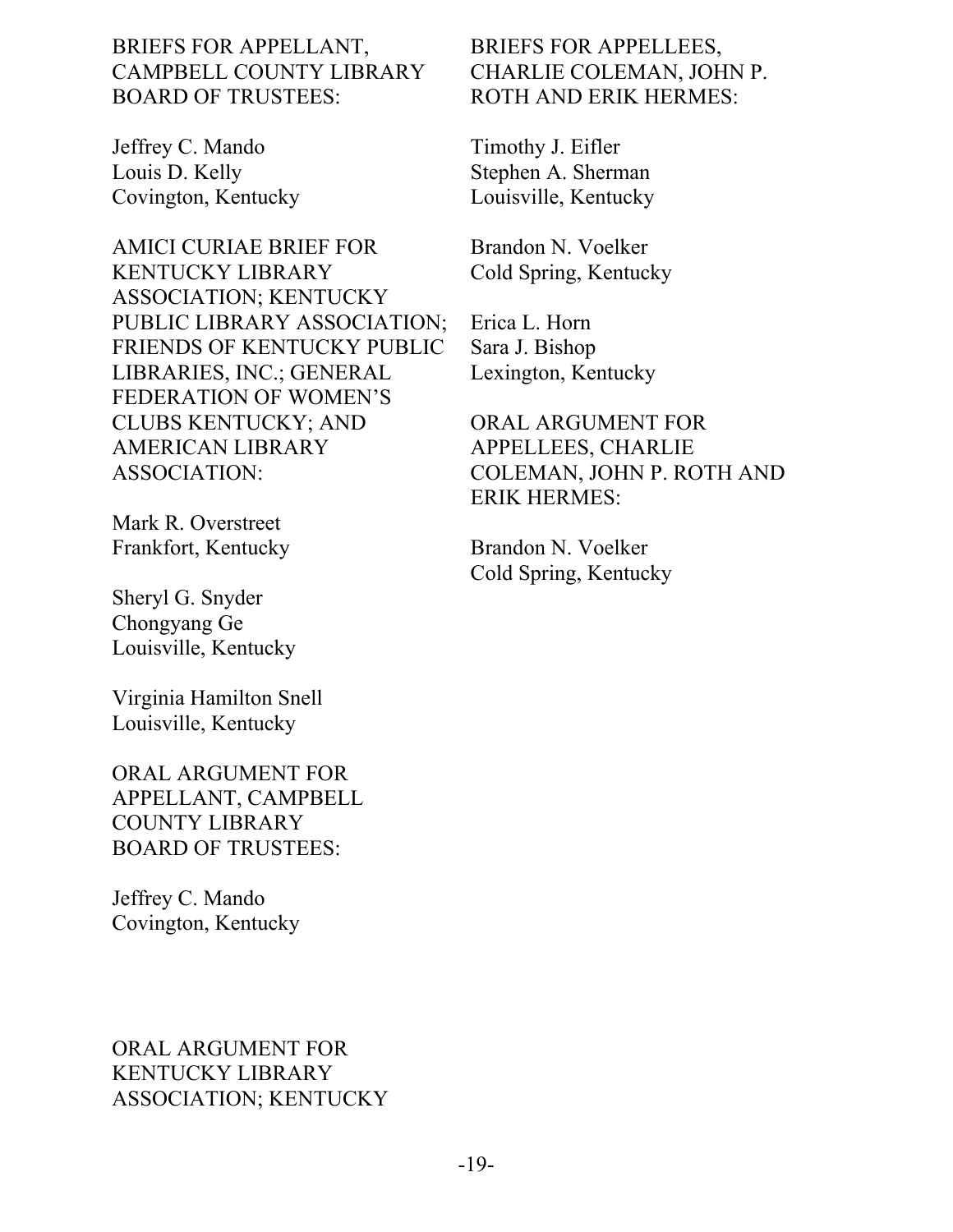PUBLIC LIBRARY ASSOCIATION; FRIENDS OF KENTUCKY PUBLIC LIBRARIES, INC.; GENERAL FEDERATION OF WOMEN'S CLUBS KENTUCKY; AND AMERICAN LIBRARY ASSOCIATION:

Sheryl G. Snyder Louisville, Kentucky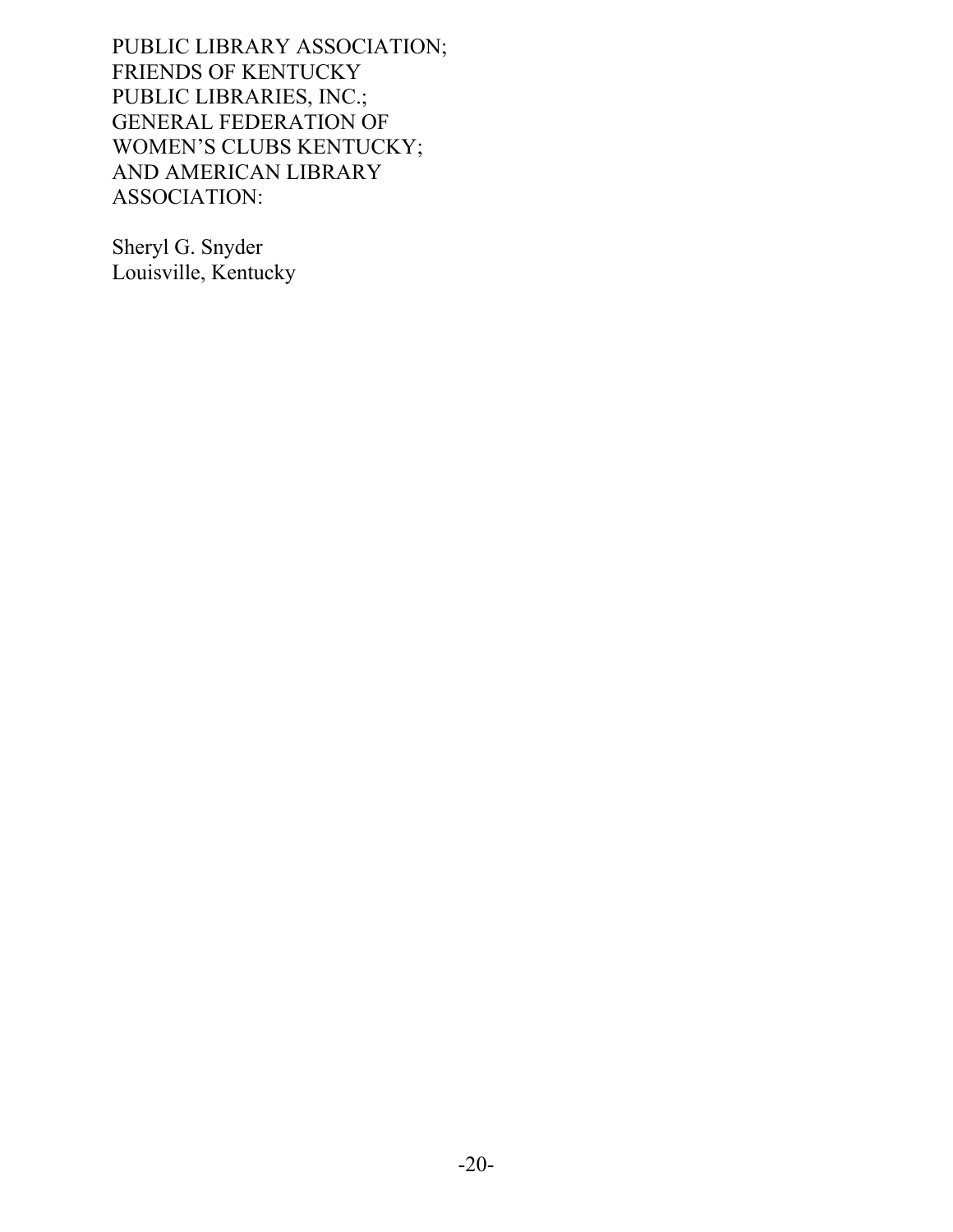# BRIEFS FOR APPELLANT/CROSS-APPELLEE, KENTON COUNTY LIBRARY BOARD OF TRUSTEES:

Michael W. Hawkins Cincinnati, Ohio

Mary Ann Stewart Covington, Kentucky

AMICI CURIAE BRIEF FOR KENTUCKY LIBRARY ASSOCIATION; KENTUCKY PUBLIC LIBRARY ASSOCIATION; FRIENDS OF KENTUCKY PUBLIC LIBRARIES, INC.; GENERAL FEDERATION OF WOMEN'S CLUBS KENTUCKY; AND AMERICAN LIBRARY ASSOCIATION:

Mark R. Overstreet Frankfort, Kentucky

Sheryl G. Snyder Chongyang Ge Louisville, Kentucky

Virginia Hamilton Snell Louisville, Kentucky

# BRIEFS FOR APPELLEE/CROSS-APPELLANT, GARTH KUHNHEIN:

Timothy J. Eifler Stephen A. Sherman Louisville, Kentucky

Brandon N. Voelker Cold Spring, Kentucky

Erica L. Horn Sarah J. Bishop Lexington, Kentucky